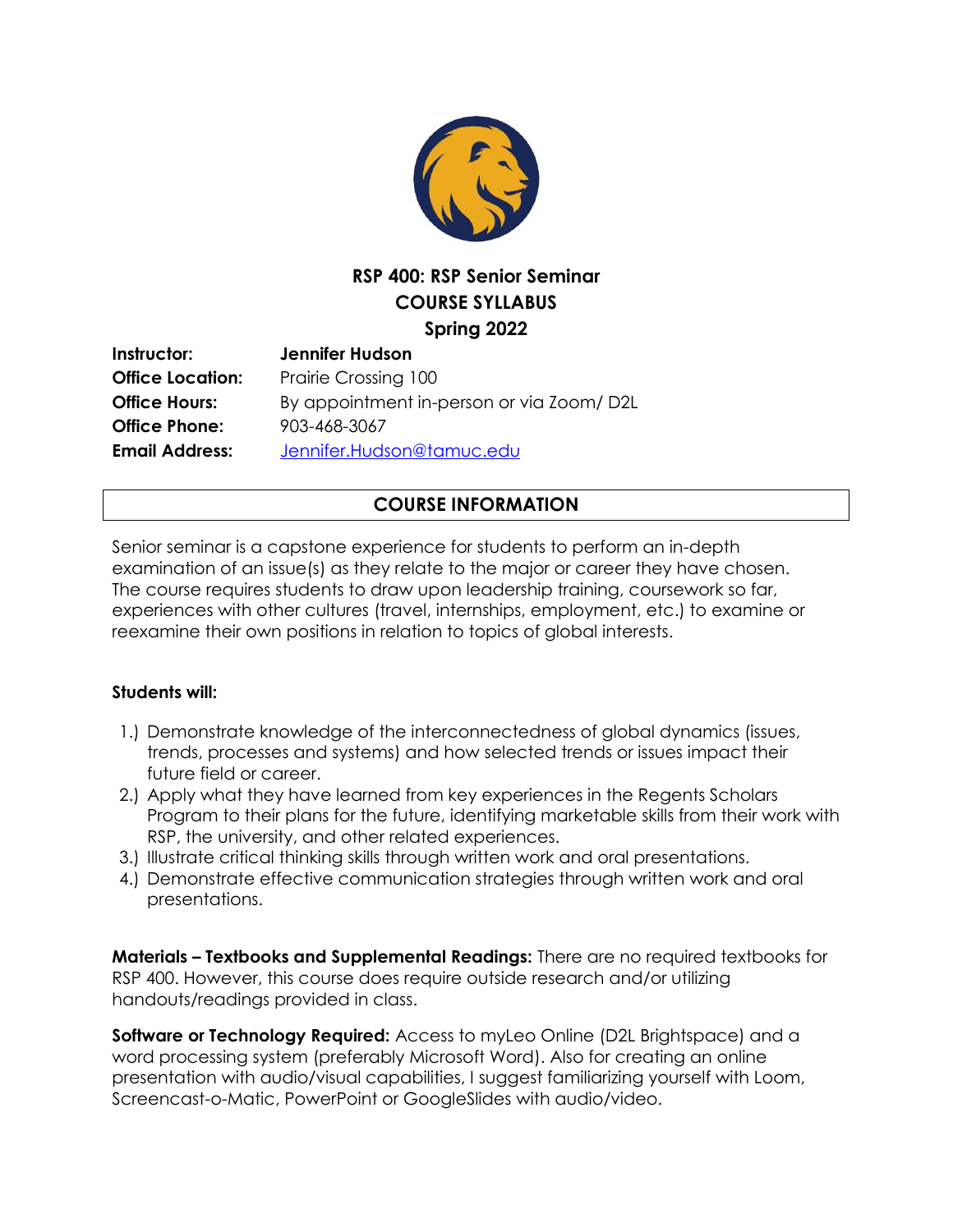**Instructional Methods**: This course is an online course conducted through D2L/Brightspace. Class consists of presentations, online discussions and writing assignments. Students should engage with the online class frequently and participate as if they were engaging with fellow students in a face-to-face class but no set or synchronous meeting time is required.

## **COURSE GRADING & ASSIGNMENTS**

**Participation & Attendance**: Class attendance and participation is measured by the ontime completion of assignments listed in D2L as well as providing meaningful feedback to classmates within the timeframes provided.

| Assignment                        | <b>Points</b>            |
|-----------------------------------|--------------------------|
| Mini Journals (10)                | 150 points (15 pts each) |
| <b>Presentation Proposal</b>      | 30 points                |
| Impact on the Future Presentation | 100 points               |
| Presentation Critique             | 20 points                |
| Sample Cover Letter               | 20 points                |
| Resume                            | 30 points                |
| <b>Total Points</b>               | 350 points               |

**Course Assessments:** Course learning objects will be measured through various oral and written assignments. Assignments will help students integrate experiences from the entirety of their college experience and apply to real-world problems. Students will also work collaboratively and evaluate each other's work. Assessment details and due dates will be posted in D2L through the course calendar and course content tabs.

**Mini Journals:** Rather than a public prompt and response thread online for discussions, each person in class will submit a small 'mini' journal reflection based on the weeks topic. Reflections should be well-thought out and about 200-300 words. Topics will vary and include reflection on experiences, marketable skills, global competence, and current events. Points are earned through quality and thoroughness of response. Journal entries will vary but will create small snippets of information to use for the final presentation. All journal entries should be typed, double-spaced and follow standard formatting rules.

**Presentation Proposal (30 points):** Students will submit a proposal for their "Impact on the Future" presentation idea. Students will identify an issue, problem or trend in their field and connect their experiences (on and off campus) to helping address or solve that issue.

Share with me 2-3 articles that discuss the current issue you selected. Provide the links and then a short (2-ish paragraph) explanation of why you think it is important to pay attention to this. Students will spend time identifying and explaining the issue in their field, focusing specifically on what research supports addressing it. Additionally,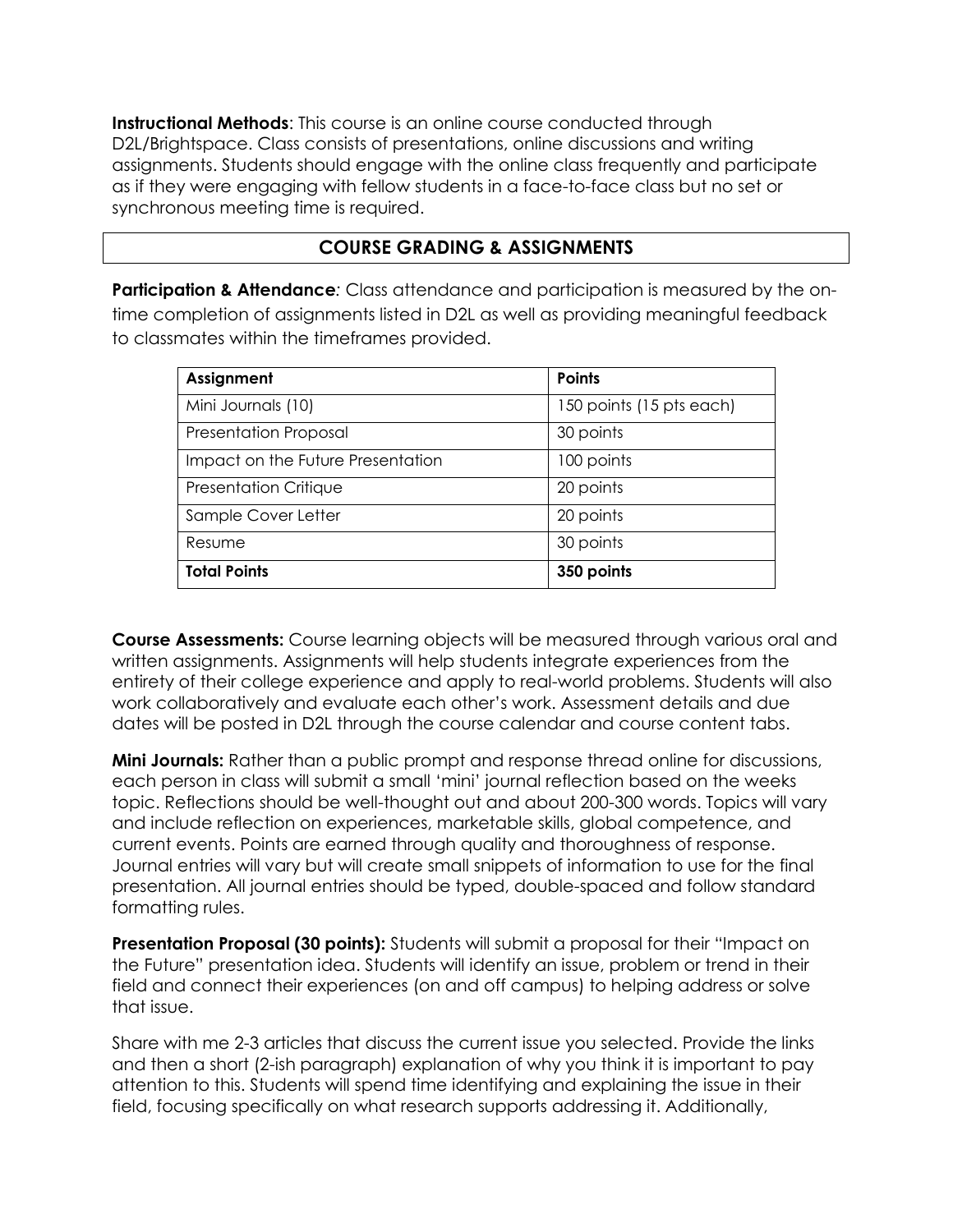students MUST draw upon international or global resources to show a local issue in a global perspective or global examples of effectively addressing issue. Why is this important and how are people attempting to address it?

**Impact on the Future Presentation (100 points):** You're graduating and entering the "real world." How might your skill set, experiences and expertise help society? This requires that you give some thought to what society may look like in the future and how you might contribute to a specific set of problems. How has your experience at the university (and this program) prepared you to solve certain problems? What problems are you passionate about solving?

For an example of what I expect from your presentation, consult Ted Talks. You may have notes on a "teleprompter," but you may not read from cue cards or a written script during your recorded presentation. Your presentation must include visual elements while you talk. In your presentation, you must clearly articulate:

- The future (or current) problem or issue you anticipate
- Why you anticipate this will be an issue (which you will justify with cited support from experts)
- Your topic or issue in a global context –who else is talking about this and what (if anything) is being done about it?
- What your skill set contributes to this problem? (your experiences and strengths)
- How you will solve or contributing to solving this problem

You may think of this presentation as a kind of proposal or sales pitch to someone who has the power to employ you or fund your endeavor. Imagine your audience as a wealthy benefactor who would fund it, a graduate school you want to allow you to study a specific topic relevant to problems in the world, a future supervisor you want to create a position within a company, et cetera. You have a lot of freedom to be creative here, but it is crucial that your presentation shows evidence of rigorous research, critical thinking, and creativity.

## **Presentations will be scored by class (40 points) and instructor (60 points) against the AAC&U's VALUE Rubrics: [Oral Communication](file:///C:/Users/HudsonJennifer/Documents/RSP%20&%20HC/OralCommunication.pdf) & [Integrative Learning](file:///C:/Users/HudsonJennifer/Documents/RSP%20&%20HC/integrativelearning.pdf)**

**Feedback Forms (Count for Participation/Attendance)** When students begin presentations, each classmate will complete an online feedback report for the presenter based on an established rubric. You should take notes throughout the semester on your classmates' presentations for the final discussion post. Based on the presentation, what seems to be on the mind of your colleagues? What skill sets have they recognized or developed here at the university? How can you help encourage or empower those skills? What advice would you give your peer on continuing to develop their strengths while also keeping their eyes open about looking for problems in the future of their profession?

**Presentation Critique (20 points):** After watching some of the Impact presentations from previous semesters, select one and write a critique- what did the person do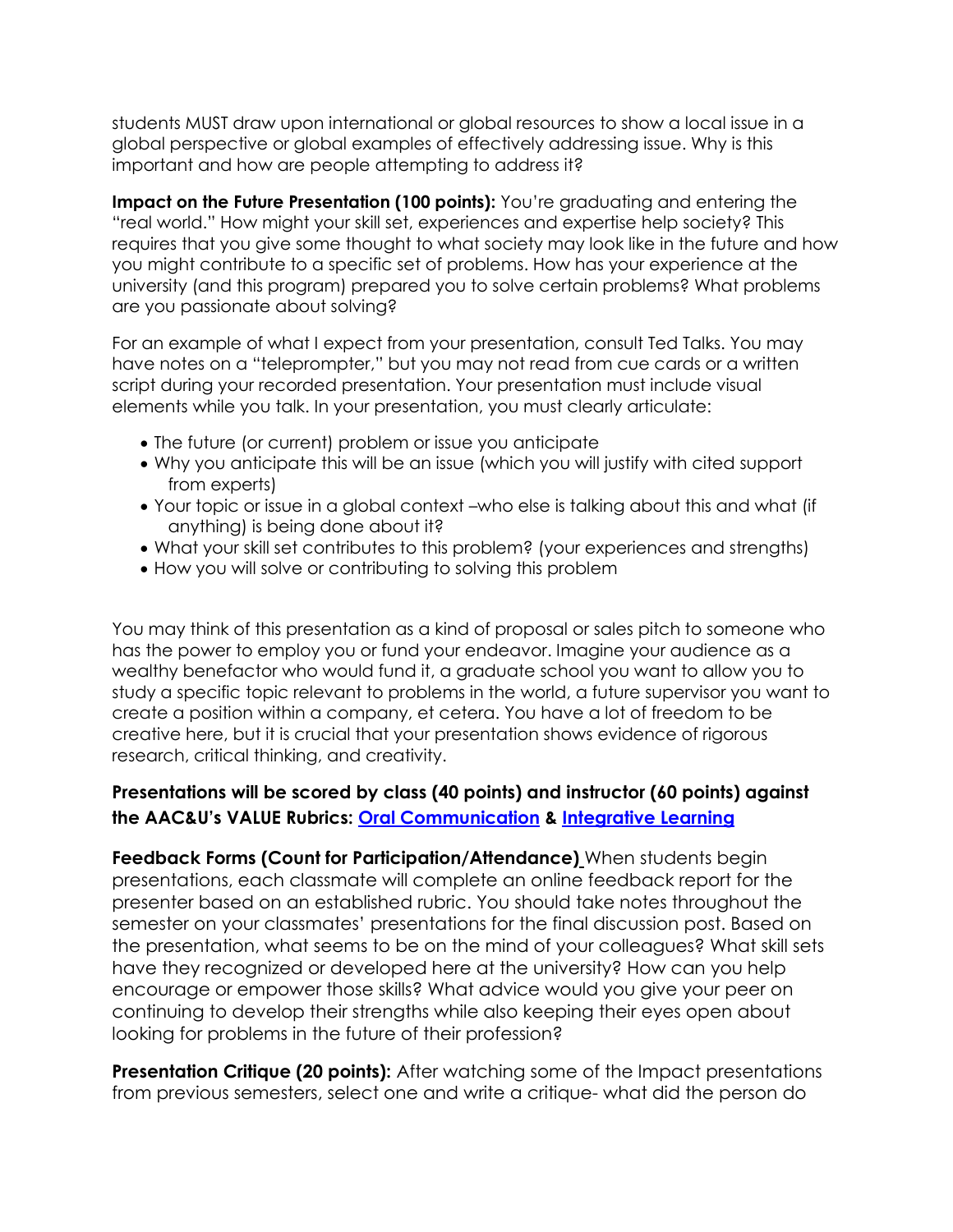well? What could have been better? Did this person make a clear connection between their experiences and issue in their field? Familiarize yourself with the VALUE rubric (training video) and score this presentation. Justify your scores for each category so you will be prepared to fairly and accurately grade your classmates when the time comes.

**Sample Cover Letter (20 points):** Students will post a link in the discussion board to a position they are interested in and moderately qualified to apply for assuming some future condition (like graduation or a certification exam) is successfully completed. Students will then upload a formatted cover letter to the hiring director for this position, highlighting interest in the job as well as specific skills or experiences which make you a prime candidate.

**Resume (30 points):** Students will upload a copy of their current resume that includes relevant skills, experiences, education, volunteer work or employment history which provides detail and support to the cover letter submitted.

## **COURSE AND UNIVERSITY PROCEDURES/POLICIES**

#### **Grievance Procedure:**

Students who have concerns regarding their courses should first address those concerns with the assigned instructor in order to reach a resolution. Students who are unsatisfied with the outcome of that conversation or have not been able to meet individually with their instructor, whether in-person, by email, by telephone, or by another communication medium, should then schedule an appointment with my supervisor, Dr. Raymond Green. Where applicable, students should also consult University Procedure 13.99.99.R0.05 ("Student Appeal of Instructor Evaluation").

**Academic Integrity**: Students at Texas A&M University-Commerce are expected to maintain high standards of integrity and honesty in all of their scholastic work. For more details and the definition of academic dishonesty see the following procedures: Undergraduate Academic Dishonesty 13.99.99.R0.03 [http://www.tamuc.edu/aboutUs/policiesProceduresStandardsStatements/rulesProc](http://www.tamuc.edu/aboutUs/policiesProceduresStandardsStatements/rulesProcedures/13students/undergraduates/13.99.99.R0.03UndergraduateAcademicDishonesty.pdf) [edures/13students/undergraduates/13.99.99.R0.03UndergraduateAcademicDishon](http://www.tamuc.edu/aboutUs/policiesProceduresStandardsStatements/rulesProcedures/13students/undergraduates/13.99.99.R0.03UndergraduateAcademicDishonesty.pdf) [esty.pdf](http://www.tamuc.edu/aboutUs/policiesProceduresStandardsStatements/rulesProcedures/13students/undergraduates/13.99.99.R0.03UndergraduateAcademicDishonesty.pdf)

#### **ADA Statement:**

The Americans with Disabilities Act (ADA) is a federal anti-discrimination statute that provides comprehensive civil rights protection for persons with disabilities. Among other things, this legislation requires that all students with disabilities be guaranteed a learning environment that provides for reasonable accommodation of their disabilities. If you have a disability requiring an accommodation, please contact: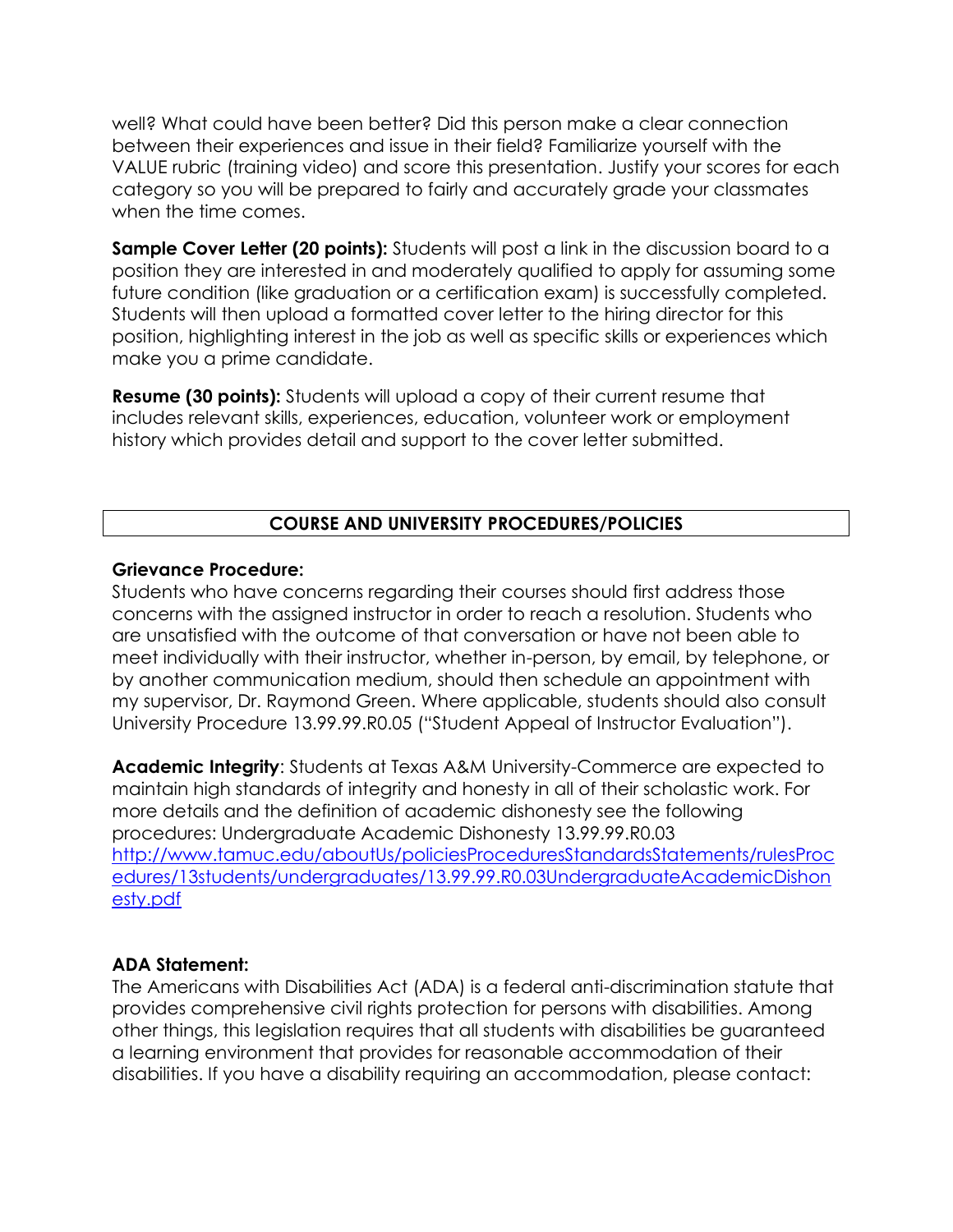Office of Student Disability Resources and Services Texas A&M University-Commerce Gee Library- Room 132 Phone (903) 886-5150 or (903) 886-5835 Fax (903) 468-8148 Email: [StudentDisabilityServices@tamuc.edu](mailto:StudentDisabilityServices@tamuc.edu) Website:

[http://www.tamuc.edu/campusLife/campusServices/studentDisabilityResourcesAn](http://www.tamuc.edu/campusLife/campusServices/studentDisabilityResourcesAndServices/) [dServices/](http://www.tamuc.edu/campusLife/campusServices/studentDisabilityResourcesAndServices/)

## **Statement on Nondiscrimination:**

A&M-Commerce will comply in the classroom, and in online courses*,* with all federal and state laws prohibiting discrimination and related retaliation on the basis of race, color, religion, sex, national origin, disability, age, genetic information or veteran status. Further, an environment free from discrimination on the basis of sexual orientation, gender identity, or gender expression will be maintained.

"All students enrolled at the University shall follow the tenets of common decency and acceptable behavior conducive to a positive learning environment." (See Student's Guide Handbook, Policies and Procedures, Conduct).

Further, students at Texas A&M University-Commerce are expected to maintain high standards of integrity and honesty in all of their scholastic work. For more details and the definition of academic dishonesty see the following procedures: [Undergraduate Academic Dishonesty 13.99.99.R0.03](http://www.tamuc.edu/aboutUs/policiesProceduresStandardsStatements/rulesProcedures/13students/undergraduates/13.99.99.R0.03UndergraduateAcademicDishonesty.pdf) [http://www.tamuc.edu/aboutUs/policiesProceduresStandardsStatements/rulesProc](http://www.tamuc.edu/aboutUs/policiesProceduresStandardsStatements/rulesProcedures/13students/undergraduates/13.99.99.R0.03UndergraduateAcademicDishonesty.pdf) [edures/13students/undergraduates/13.99.99.R0.03UndergraduateAcademicDishon](http://www.tamuc.edu/aboutUs/policiesProceduresStandardsStatements/rulesProcedures/13students/undergraduates/13.99.99.R0.03UndergraduateAcademicDishonesty.pdf) [esty.pdf](http://www.tamuc.edu/aboutUs/policiesProceduresStandardsStatements/rulesProcedures/13students/undergraduates/13.99.99.R0.03UndergraduateAcademicDishonesty.pdf)

#### **Texas Senate Bill – 11:**

**(Government Code 411.2031, et al**.) Authorizes the carrying of a concealed handgun in Texas A&M University-Commerce buildings only by persons who have been issued and are in possession of a Texas License to Carry a Handgun. Qualified law enforcement officers or those who are otherwise authorized to carry a concealed handgun in the State of Texas are also permitted to do so. Pursuant to Penal Code (PC) 46.035 and A&M-Commerce Rule 34.06.02R1, license holders may not carry a concealed handgun in restricted locations. For a list of locations, please refer to

[http://www.tamuc.edu/aboutUs/policiesProceduresStandardsStatements/rulesProc](http://www.tamuc.edu/aboutUs/policiesProceduresStandardsStatements/rulesProcedures/34SafetyOfEmployeesAndStudents/34.06.02.R1.pdf) [edures/34SafetyOfEmployeesAndStudents/34.06.02.R1.pdf\)](http://www.tamuc.edu/aboutUs/policiesProceduresStandardsStatements/rulesProcedures/34SafetyOfEmployeesAndStudents/34.06.02.R1.pdf) and or consult your event organizer). Pursuant to PC 46.035, the open carrying of handguns is prohibited on all A&M-Commerce campuses. Report violations to the University Police Department at 903-886-5868 or 9-1-1.